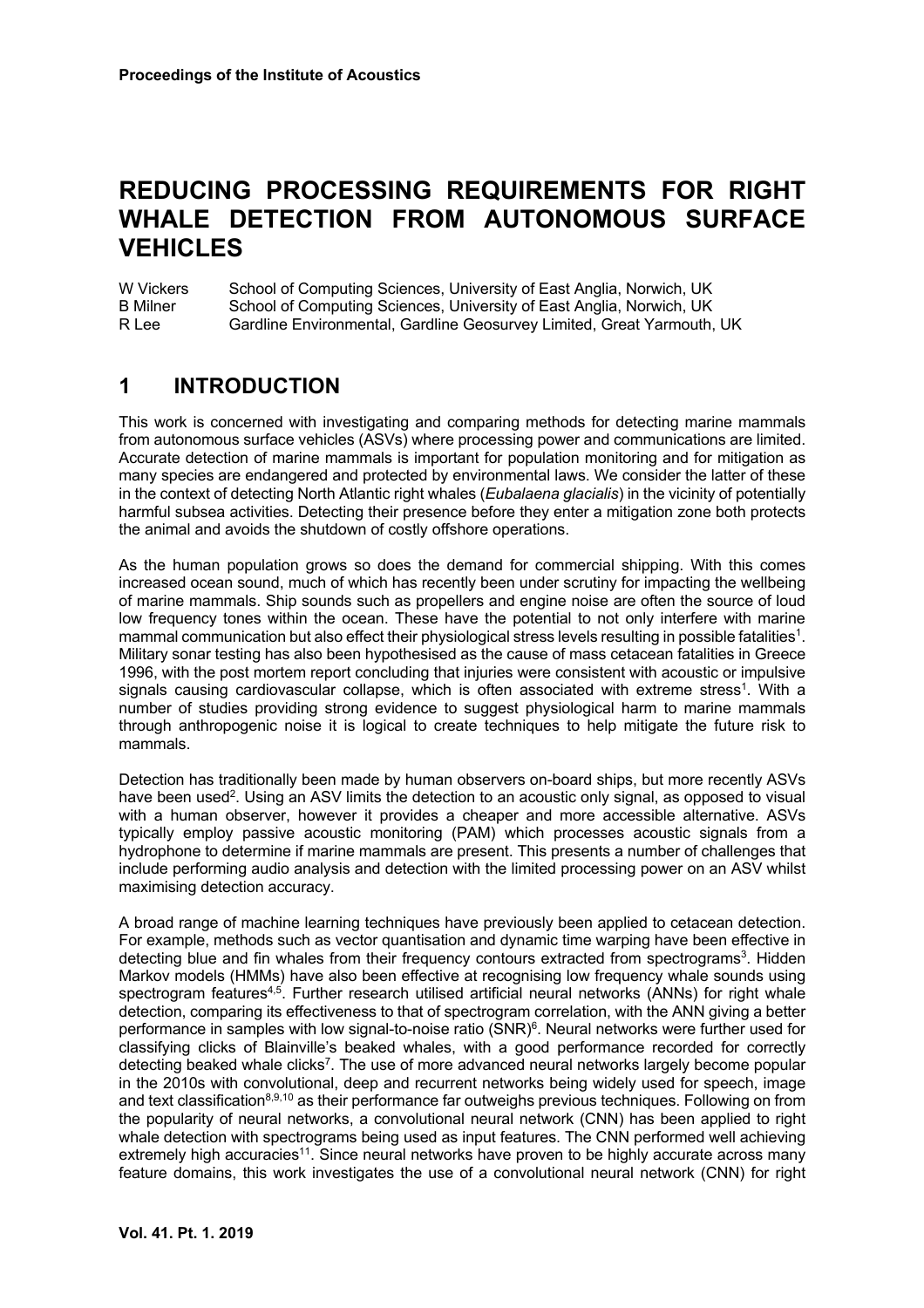whale detection and considers both its accuracy and processing requirements. Further refinement of the CNN is then carried out in order to try and minimise total processing whilst maintaining a maximum accuracy.

The remainder of this paper is organised as follows. Section 2 describes the characteristics of right whales and their acoustic properties. Issues of detection from an ASV are highlighted in Section 3. Section 4 outlines the use of the CNN and how it has been developed for this application, with details on how features have been extracted and used. Finally, experiments and results are presented in Section 5.

#### **2 BACKGROUND OF CETACEANS**

Cetaceans are a large and diverse group of marine mammals. They are split into two suborders, odontocetes (toothed whales) and mysticetes (baleen whales). Odontocetes have teeth and feed on fish whilst mysticetes have a comb like structure (baleen) which helps them to feed on large amounts of crustaceans and zooplankton at once. Right whales are part of the mysticeti suborder and are known to move seasonally to feed and give birth<sup>12</sup>.

Communication between whales is achieved primarily through sound. Large amounts of water make sight extremely difficult however sound propagation over hundreds of kilometres is very common. Most cetaceans can vocalise in several ways with whistles, clicks and burst pulses being the most common<sup>13</sup>. These methods of vocalisation have been predominantly recorded for use in the tasks of communication, feeding and navigation.

Our focus is on right whales which, are one of the most endangered marine mammals<sup>14</sup> with a high possibly of extinction due to human activity within areas where they migrate, with as few as 350 individuals remaining. Right whale calls have been well documented<sup>15</sup> and this work focuses on their most commonly documented sound, a tonal up-sweep from approximately 60Hz to 250Hz typically lasting 1 second<sup>16</sup>. Tonal up-sweeps are believed to be used as contact calls and are produced by all ages of animal<sup>17</sup>. Examples of these tonal sounds are shown in Figure 1 which illustrates calls at different signal-to-noise ratios (SNRs) caused by marine noise. Calls, however, are not always consistent with one another and can often vary in duration, frequency range, by time of day, season and age of the animal<sup>18</sup>. Right whale vocalization patterns are also extremely variable with periods of silence regularly spanning many hours<sup>19</sup>.

Calls can be difficult to hear, or visualise in spectrograms, as these low frequency bands are often congested with artificial sounds such as ship noise, drilling, piling, seismic exploration, or interference from other marine mammals<sup>20</sup>. These overlapping frequencies can cause large amounts of background noise in the signal making detection extremely difficult. Figure 1 shows three distinct levels of up-sweep visualisation. The top spectrograms show strong up-sweeps with little interference from background noise. The middle row shows strong calls amongst high levels of background noise. The bottom spectrograms show the most challenging scenario with weak calls embedded in large amounts of background noise, giving little indication of mammal presence.

Current methods of collecting cetacean data involve towing a hydrophone array from a ship and using trained observers to listen and watch the water for mammal activity. Visual surveys are often hindered by poor weather conditions (e.g. high seas, fog, presence of ice and darkness), uncertainty of species, and short surfacing intervals<sup>21</sup>, causing this method to be extremely unpredictable for mammals that rarely surface. A combination of visual and acoustic monitoring from a ship will hypothetically yield the best result for detection however, ship time is expensive and often sporadically timed. Contrary to this, PAM only systems can record continuously without human interaction, giving a cheaper solution with a much higher likelihood of recording the animal of interest. Furthermore, being able to use an ASV with a PAM system will minimise local noises as no ship is needed for movement of the hydrophone.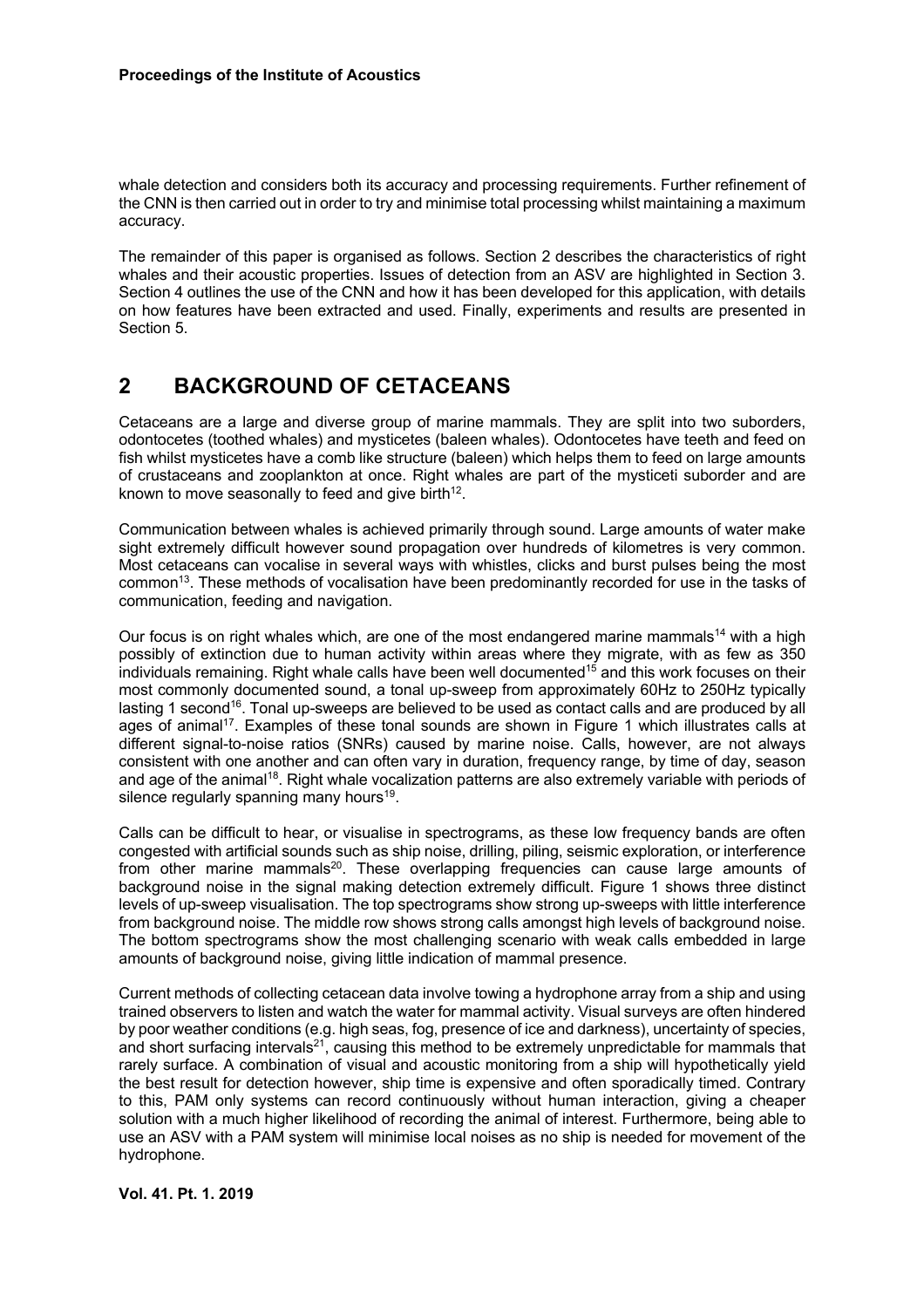

*Figure 1: Example spectrograms showing up-sweep calls from right whales for: top row, high SNR; middle row, medium SNR; bottom row, low SNR.*

# **3 LIMITATIONS OF AUTONOMOUS SURFACE VEHICLES**

Deploying ASVs for marine mammal detection is much cheaper than employing human observers on-board ships and allows surveys to last several months<sup>2</sup>. For the task of mitigation monitoring a positive detection result needs to be communicated immediately so that mitigation measures can be put in place to protect the animal. This differs from, for example, population monitoring where data is stored on an ASV and then transferred and processed at a later time.



*Figure 2: Alternative ASV architectures, showing a) 'thick' ASV with on-board detection and b) 'thin' with detection done remotely.*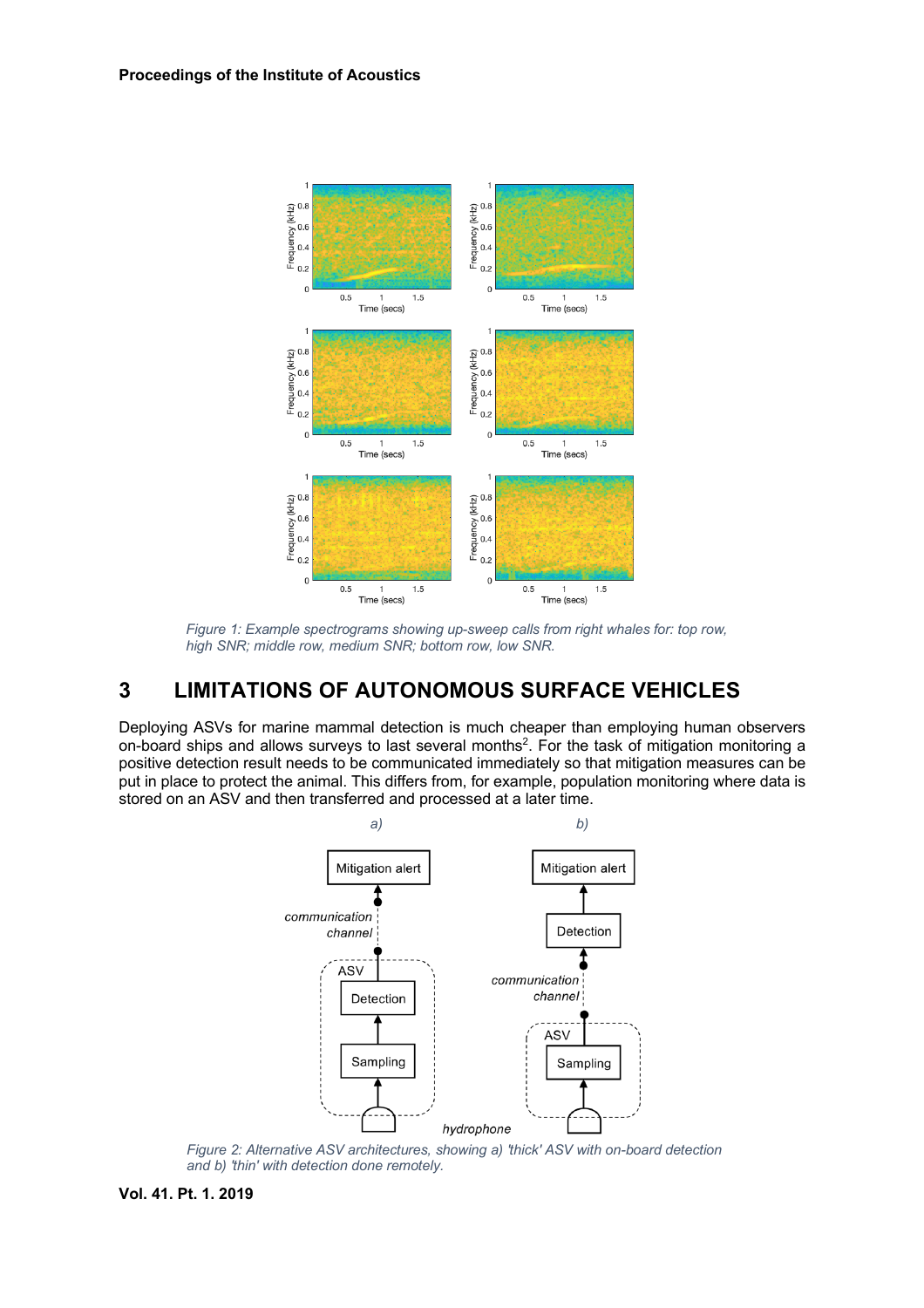Two potential ASV architectures can be considered for mitigation monitoring and can be termed 'thick' and 'thin'. The 'thick' ASV samples the acoustic data from the hydrophone and inputs this into an onboard detection algorithm with positive detections transmitted for mitigation alert. The 'thin' ASV performs only the sampling on-board and transmits the data remotely for detection processing and mitigation alerts. Providing communication beyond a few miles, where a wireless modem could be employed, requires a satellite link. For the 'thin' ASV, the communication costs are generally prohibitive as a permanent satellite link is necessary. Furthermore, transmission would likely exceed the 2.4kbps limit for the Iridium network and thereby require a connection to the Inmarsat network which is substantially more expensive and has much higher power consumption (100 W, as opposed to 2.5 W). Based on these limitations of the 'thin' ASV architecture, we consider only the 'thick' ASV and explore how processing requirements can be minimised. To reduce false alarms (and the potentially large associated costs) with the 'thick' ASV architecture, the segment of audio associated with a detection can be transmitted for a human to check, with the frequency of occurrence of this unlikely to be prohibitive.

#### **4 CNN-BASED DETECTION**

Convolutional neural networks have been hugely successful in the field of image classification<sup>22</sup>. CNNs work by sliding gradient filters over an input feature, computing the dot product for each filter region along with a weight value (generated randomly initially). This process is repeated for multiple filters, producing a feature map of values that the CNN has learnt. An activation function is then applied to each of the filters output to normalise the data. If a value is high it determines that the feature is likely to be present. Often pooling is then carried out to reduce the dimensionality of the data and to minimise computation of small transformations, whilst aiming to retain the most important details. Class probabilities are then returned often after multiple iterations of convolutional and pooling layers. Gradients of the error in respect to the initial weights are then utilised by a gradient descent function to adjust the filter weights. This can be carried out multiple times in order to minimise the output error and produce a more accurate system<sup>23</sup>.

#### **4.1 FEATURE EXTRACTION**

The CNN-based detection is implemented by first extracting a time-frequency spectral feature from the audio signal and then inputting this into a CNN to predict the presence of a whale. The timefrequency feature,  $X$ , is created using a sliding window that transforms short-duration frames of audio into log power spectral vectors. Specifically, an N-point frame of time-domain samples is extracted from the audio, Hamming windowed and a Fourier transform computed. The upper  $N/2$  frequency points are discarded, and the remaining points logged. Analysis windows are advanced by  $S$  samples to compute each new spectral vector. For an audio recording comprising of T samples, a total of |<br>|  $\left\lfloor \frac{T-N+1}{S} \right\rfloor$  spectral vectors are computed. This gives the total number of time-frequency points, D, as

*Equation 1*

$$
D = \left\lceil \frac{T-N+1}{S} \right\rceil \times \frac{N}{2}
$$

Within each time-frequency matrix, normalisation is applied so all elements,  $x(t, f)$ , are in the range 0 to 1.

Time-frequency feature vectors were systematically created in an attempt to establish which temporal-spectral resolution gave the best detection accuracy. By varying the temporal and spectral resolutions independently, processing complexity could be assessed against detection accuracy. This would ideally result in a system which can obtain a high accuracy, whilst greatly reducing processing requirements. An explanation of the experiments that alter temporal and spectral resolutions can be found in Section 5.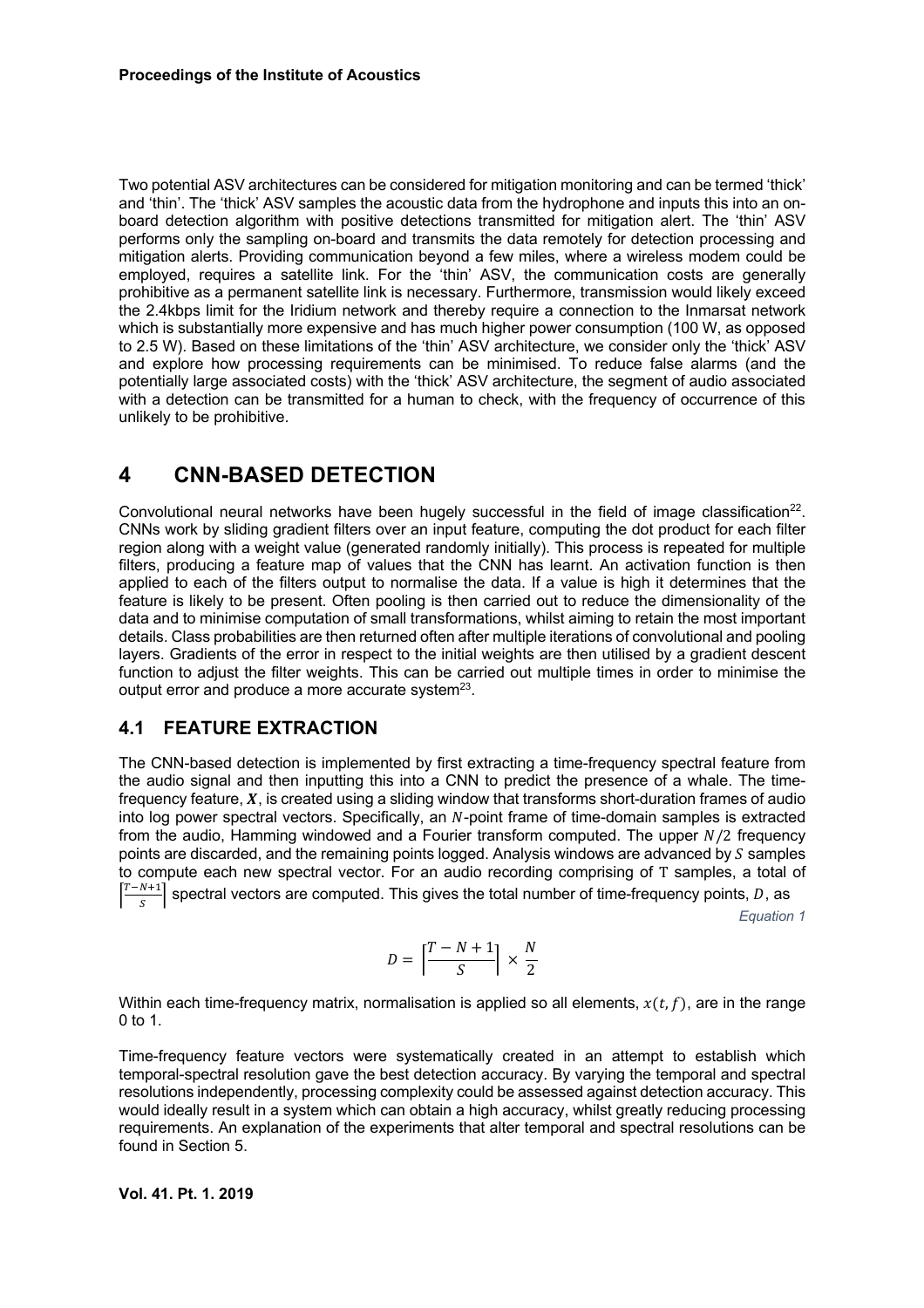### **4.2 CNN DEVELOPMENT**

A number of CNN architectures were considered with highest accuracy found using three convolutional layers. Each of these has a max pooling layer followed by a final dense layer. The size of the input varies according to the time and frequency resolution of the feature extraction and this is investigated in section 5. In all convolutional layers,  $3 \times 3$  filters are applied with zero-padding at the edges, with 32, 64 and 128 in each layer, respectively, with a ReLU activation function following a dropout of 0.5. Again, other filter sizes and numbers of filters in each layer were tested, with the highest accuracy attained using this configuration. The final dense layer uses a sigmoid activation function to give a probability of whale detection.

Preliminary tests were carried out to evaluate a suitable number of epochs for use in the final system. 40 – 500 epochs were tested on the system with the conclusion that there was no significant difference when using 40 epochs compared to 500. All further experiments therefore use 40 epochs for training as it was much faster, although it is understood that the number of epochs used for training does not affect the testing time.

## **5 EXPERIMENTS**

The aim of these experiments is to explore the accuracy of the CNN and to consider this in respect of the trade-off against processing requirements. The first test evaluates the CNN performance as the sampling frequency is reduced. Secondly, tests were run that altered both the temporal and spectral resolution of the input feature whilst maintaining a 50% window overlap. Later tests then maintained a frequency resolution of 15.6Hz and 3.9Hz whilst varying temporal resolutions.

Tests use a database of North Atlantic right whale up-calls that was obtained as part of the Marinexplore and Cornell University Whale Detection Challenge\* where the audio is segmented into 2 second duration blocks. Each block is labelled as either containing a right whale or not, with annotations produced manually. A set of 10,934 audio blocks for are used for training, 1,122 for validation and 1,962 for testing. The training, validation and test sets are configured to contain equal numbers of blocks with and without right whales.

#### **5.1 EFFECT OF SAMPLING FREQUENCY**

Initially a set of baseline spectral parameters were selected to assess the effect that downsampling had on the detection accuracy. For the full sampling frequency of 2kHz on a 2 second signal, a width of 128 time-domain samples, overlap of 50% and 128 fast-Fourier transform (FFT) points were used. These parameters were scaled proportionally for both the 1kHz and 500Hz sampling frequencies in order to maintain a consistent frequency resolution.

Right whale calls typically rise to approximately 250Hz in frequency (see Figure 1) and so reducing the sampling frequency from 2kHz to 1kHz serves to remove the 500-1000Hz band which contains no whale tones. Figure 3 shows the achieved accuracy of the CNN across all frequencies. Both the 2kHz and 1kHz systems show little variation in accuracy, with the small improvement in the 1kHz system that we attribute to the removal of noise present in this band which may lead to false alarms. Downsampling further to 500Hz leaves the remaining signal bandwidth at 0-250Hz which is very close to the upper tone frequencies in right whale calls that may be the cause of a 1% drop in accuracy. Further experiments consequently focus on comparing 2kHz and 1kHz systems only.

**Vol. 41. Pt. 1. 2019** \* *https://www.kaggle.com/c/whale-detection-challenge/data*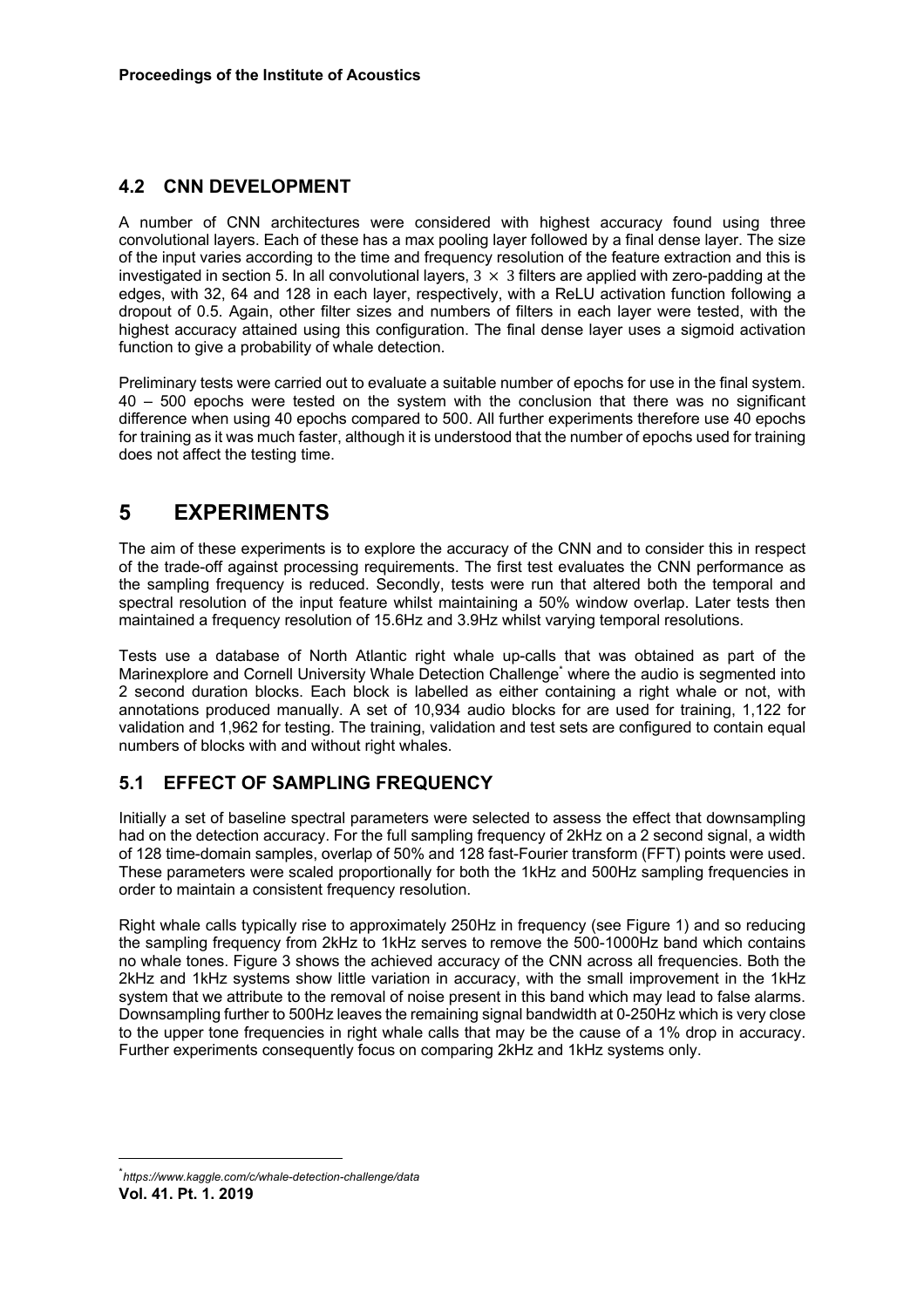



*Figure 4: CNN accuracy across different sampling frequencies*

*Figure 4: Processing time and number of time-frequency points across different sampling frequencies for a CNN*

Given that an aim of this work is to deploy detection on low processing power devices situated on an ASV, we also measured processing times for the methods when run on a CPU. Figure 4 shows the processing time for the three sampling frequencies. Results show that the CNN is able to process each 2 second block in between 2-7ms which is substantially faster than real-time. These tests were performed on an Intel Core i7-870 CPU which is likely to be much faster than processors deployed on an ASV. Also shown on Figure 4 is the number of time-frequency points in the CNN input feature, which is seen to be linearly proportional to the processing time.

#### **5.2 ANALYSIS AND OPTIMISATION OF THE CNN**

Tests now concentrate on the CNN using only 2kHz and 1kHz features and examine further the tradeoff between accuracy and processing time by examining the time and frequency resolution of the input feature.

Frame widths between 256ms and 16ms are considered first with a fixed 50% overlap of frames which gives a time resolution,  $\Delta t$ , between 128ms and 8ms. In terms of the frequency resolution,  $\Delta f$ , this varies between 3.9Hz and 62.5Hz, depending on the window size and sampling frequency. The number of time-frequency points,  $D$ , for each configuration is computed using Equation 1. For each time resolution, Table 1 shows the resulting frequency resolution, number of time-frequency points and detection accuracy, for sampling frequencies of 2kHz and 1kHz - we chose not to pursue the 500Hz system as accuracy had reduced slightly.

|      | Δt         | 128ms    | 64ms     | 32ms      | 16 <sub>ms</sub> | 8ms    |
|------|------------|----------|----------|-----------|------------------|--------|
| 2kHz | $\Delta f$ | $3.9$ Hz | $7.8$ Hz | $15.6$ Hz | 31.3Hz           | 62.5Hz |
|      |            | 3584     | 3840     | 4032      | 3968             | 3984   |
|      | Accuracy   | 91.4%    | 92.1%    | 91.6%     | 90.2%            | 89.9%  |
| 1kHz | $\Delta f$ | $3.9$ Hz | $7.8$ Hz | $15.6$ Hz | 31.3Hz           | 62.5Hz |
|      |            | 1792     | 1920     | 1952      | 1984             | 1992   |
|      | Accuracv   | 91.2%    | $92.0\%$ | 91.6%     | 90.6%            | 90.0%  |

*Table 1: Detection accuracy and number of points for varying time and frequency resolution features with 50% frame overlap.*

Highest accuracy for both sampling frequencies is found with the 64ms-7.8Hz time-frequency resolution, with 92.1% for 2kHz and 92.0% for 1kHz. Considering the number of points, and hence processing time, the 1kHz system requires half the computations and gives almost equal performance to the 2kHz system.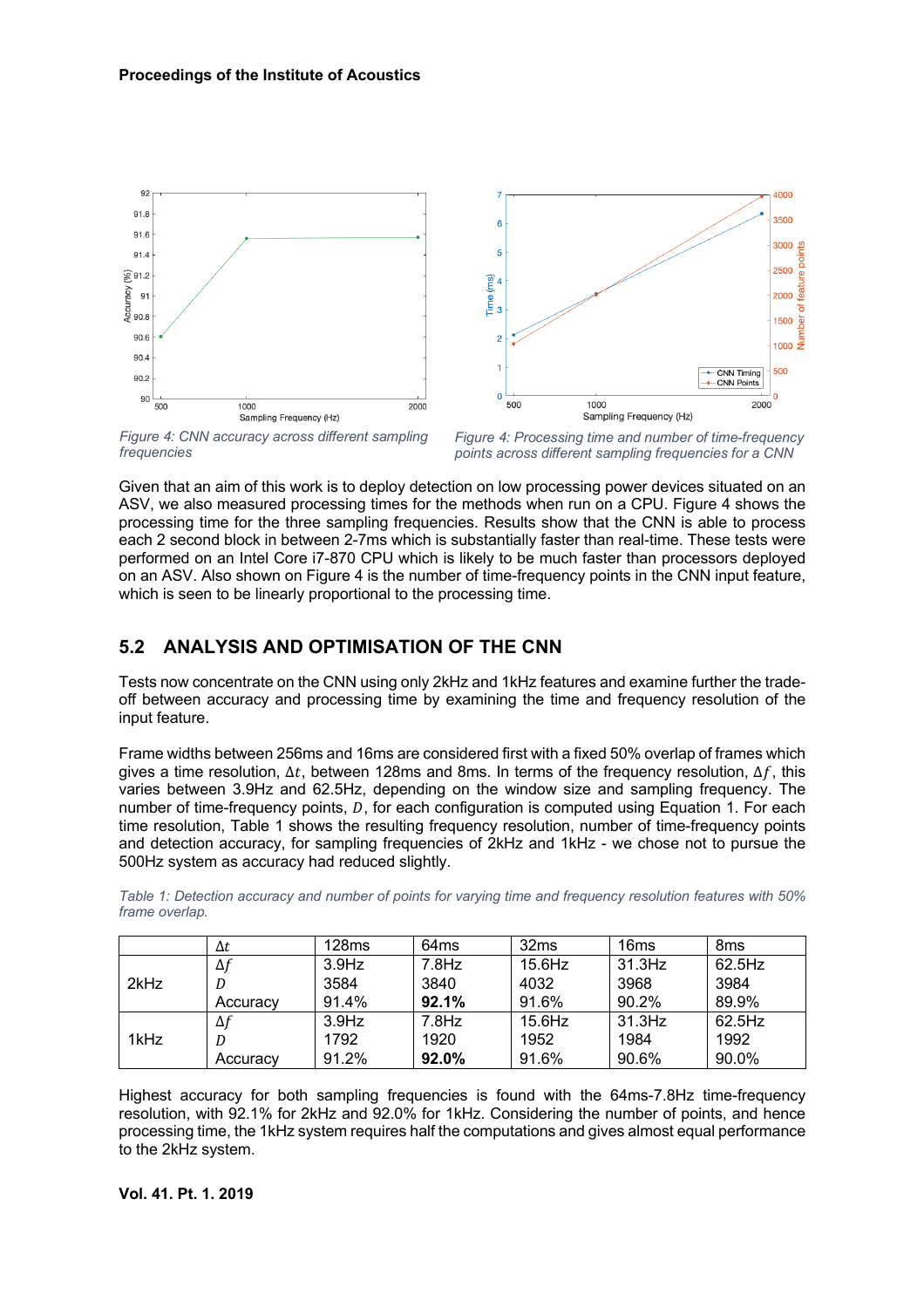|      | $\Delta t$ | 64ms      | 32ms     | 16 <sub>ms</sub> | 8 <sub>ms</sub> |
|------|------------|-----------|----------|------------------|-----------------|
|      | $\Delta f$ | $15.6$ Hz | 15.6Hz   | $15.6$ Hz        | $15.6$ Hz       |
|      | D          | 1984      | 3904     | 7808             | 15552           |
|      | Accuracy   | 91.1%     | 91.6%    | 91.0%            | 90.0%           |
| 2kHz | $\Delta f$ | $3.9$ Hz  | $3.9$ Hz | $3.9$ Hz         | $\qquad \qquad$ |
|      | D          | 7168      | 14080    | 28160            |                 |
|      | Accuracy   | 92.1%     | 92.3%    | 91.3%            | $\,$            |
|      | $\Delta f$ | $15.6$ Hz | 15.6Hz   | $15.6$ Hz        | $15.6$ Hz       |
|      | D          | 992       | 1952     | 3904             | 7776            |
|      | Accuracy   | 91.0%     | 91.6%    | 91.5%            | 91.0%           |
| 1kHz | $\Delta f$ | $3.9$ Hz  | $3.9$ Hz | $3.9$ Hz         | $3.9$ Hz        |
|      | D          | 3584      | 7040     | 14080            | 28032           |
|      | Accuracy   | 92.3%     | 92.5%    | 91.6%            | 91.0%           |

*Table 2: Detection accuracy and number of points for varying time resolutions and frequency resolutions of 15.6Hz and 3.9Hz.*

The tests in Table 1 were performed with 50% frame overlap which means that frequency resolution deteriorates as time resolution improves. We now consider these independently by allowing the frame overlap,  $S$ , to vary while keeping the frame width fixed. Specifically, we consider two fixed frame widths to give high and low frequency resolutions of  $\Delta f = \{3.9 Hz, 15.6 Hz\}$  and adjust the frame slide to give varying time resolutions  $\Delta t$ , from 64ms to 8ms. The resulting accuracy and number of timefrequency points are shown in Table 2 for 2kHz and 1kHz sampling frequencies.

For both frequency resolutions and both sampling frequencies the time resolution has relatively little effect between 64ms and 16ms, with highest accuracy at 32ms. In terms of frequency resolution, the finer resolution gives higher accuracy across all configurations tested, although this comes at the cost of increased processing time. For example, highest performance of 92.5%, with 1kHz sampling frequency, 3.9Hz frequency resolution and 32ms time resolution used 7,040 points. This could be reduced to 1,952 points (corresponding to a processing time three times faster) by using a wider frequency resolution but with a reduction in accuracy to 91.6%.

# **6 CONCLUSION**

A CNN has been applied to right whale detection within audio, using a range of parameters for feature extraction. The feature extraction parameters have been specifically chosen in order to reduce the resolution of the feature and subsequently its computational complexity. The audio has been converted from the time-domain into the time-frequency domain and inputted as features for the CNN to classify. Downsampling the audio leaves accuracy almost unchanged but gives a substantial reduction in processing time which is advantageous for ASVs. Considering time and frequency resolutions reveals that a wide resolution of 32ms gives good accuracy whilst higher frequency resolutions are marginally better, albeit at an increased processing cost.

Possible pre-processing steps such as prefiltering to remove noise or using more noisy training data may result in a more accurate system. We have set the decision boundary at a probability threshold of 0.5 which gives close to an equal error rate. This could be adjusted to bias detections and it may be useful to reduce false alarms as whales typically exhibit long periods of calls, which makes it unlikely to miss all of them at times when mitigation alerts are necessary.

# **7 REFERENCES**

1. Cox TM, Ragen TJ, Read AJ, Vos E et al. Understanding the impacts of anthropogenic sound on beaked whales. Journal of Cetacean Research and Management. 2006;7:177-187.